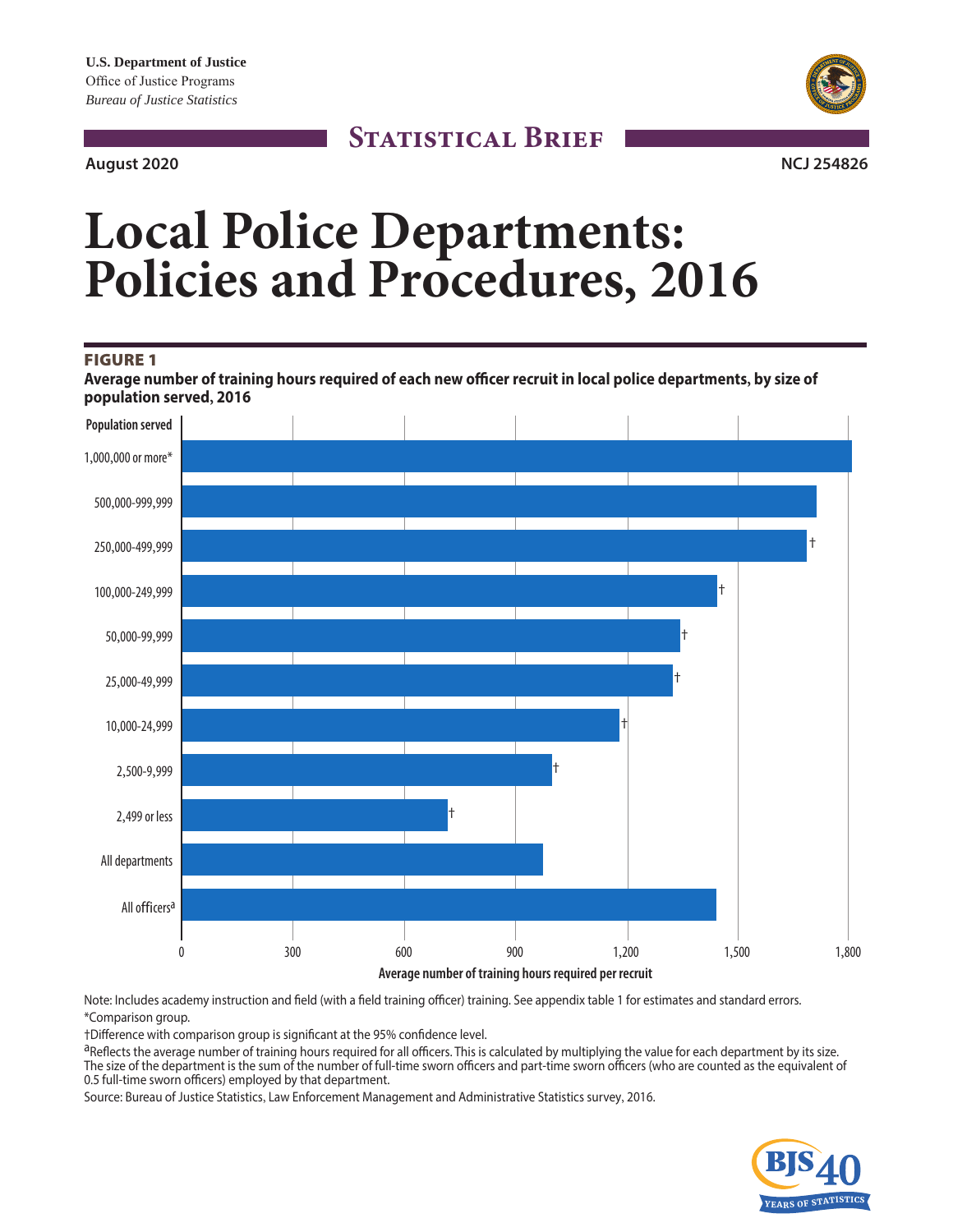# TABLE 1

#### **Percent of local police departments that maintained a written community-policing plan, by size of population served, 2016**

| Population served         | Maintained a plan |  |
|---------------------------|-------------------|--|
| 1,000,000 or more*        | 80.0%             |  |
| 500,000-999,999           | $72.4 \pm$        |  |
| 250,000-499,999           | 78.0              |  |
| 100,000-249,999           | $61.7 +$          |  |
| 50,000-99,999             | $62.3 +$          |  |
| 25,000-49,999             | $56.6 +$          |  |
| 10,000-24,999             | $51.1 +$          |  |
| 2,500-9,999               | $37.9+$           |  |
| 2,499 or less             | $35.8 +$          |  |
| All departments           | 42.1              |  |
| All officers <sup>a</sup> | 65.8              |  |

Note: See appendix table 2 for standard errors.

\*Comparison group.

†Difference with comparison group is significant at the 95% confidence level.

‡Difference with comparison group is significant at the 90% confidence level.

aReflects the percentage of officers whose departments maintained a written community-policing plan. This is calculated by multiplying the result for each department by its size. The size of the department is the sum of the number of full-time sworn officers and part-time sworn officers (who are counted as the equivalent of 0.5 full-time sworn officers) employed by that department. Source: Bureau of Justice Statistics, Law Enforcement Management and Administrative Statistics survey, 2016.

#### TABLE 2

#### **Annual operating budget of local police departments, by size of population served, 2016**

| Population served  | Total budget     | Per department | Per sworn officer <sup>a</sup> | Per employee <sup>b</sup>     | Per resident |
|--------------------|------------------|----------------|--------------------------------|-------------------------------|--------------|
| 1,000,000 or more* | \$16,578,914,258 | \$977,064,539  | \$194,625                      | \$142,617                     | \$401        |
| 500,000-999,999    | \$8,324,639,686  | \$253,761,582  | $$166,693 +$                   | $$130,540 +$                  | $$363+$      |
| 250,000-499,999    | \$6,203,819,510  | \$109,685,085  | $$179.784$ +                   | $$130,411$ +                  | $$319+$      |
| 100,000-249,999    | \$8,999,928,508  | \$43,714,559   | \$187,869                      | $$134,860 \div$               | $$287+$      |
| 50,000-99,999      | \$8,622,141,383  | \$20,112,984   | \$185,496                      | \$132,000                     | $$282 +$     |
| 25,000-49,999      | \$8,042,735,816  | \$8,790,977    | $$152,762 \text{ +}$           | $$116,431$ †                  | $$258+$      |
| 10,000-24,999      | \$7,959,623,668  | \$4,185,582    | $$133.690 +$                   | $$104,846 \text{ }^{\dagger}$ | $$263+$      |
| 2,500-9,999        | \$5,148,012,181  | \$1,319,686    | $$98,794 \text{ +}$            | $$81,009$ +                   | $$255 +$     |
| 2,499 or less      | \$1,368,222,070  | \$300,802      | \$59,788 +                     | $$54,130+$                    | $$297+$      |
| All departments    | \$71,248,037,080 | \$5,933,887    | \$98,982                       | \$80,500                      | \$275        |

Note: Data are for the fiscal year that included June 30, 2016. Data exclude capital expenditures, such as equipment purchases and construction costs. See appendix table 3 for standard errors.

\*Comparison group.

†Difference with comparison group is significant at the 95% confidence level.

‡Difference with comparison group is significant at the 90% confidence level.

aIncludes full-time sworn officers plus half the number of part-time sworn officers (who are counted as the equivalent of 0.5 full-time sworn officers). Calculated by dividing total budget by the number of full-time-equivalent sworn officers.

bIncludes full-time employees plus half the number of part-time employees (who are counted as the equivalent of 0.5 full-time employees). Calculated by dividing total budget by the number of full-time-equivalent employees.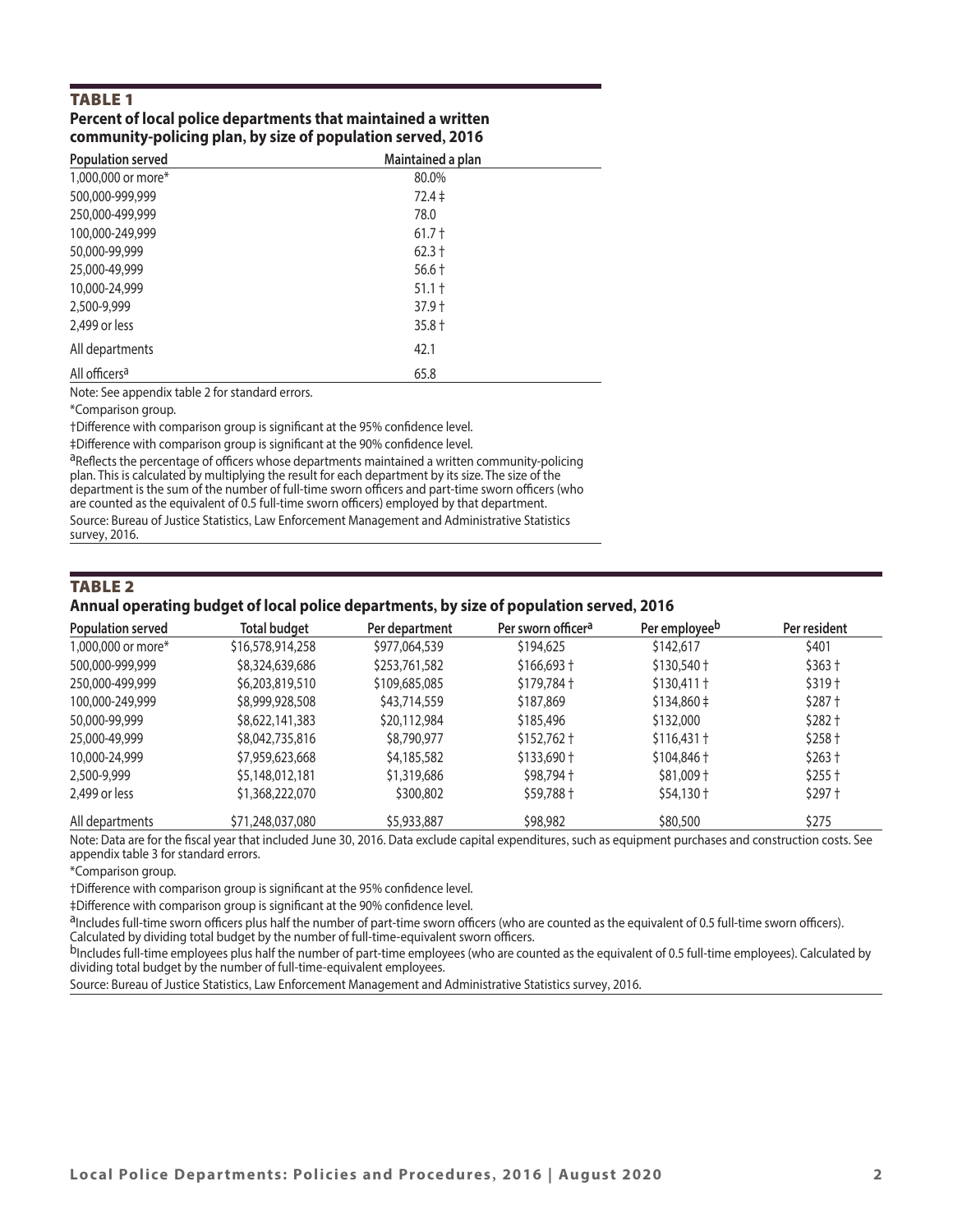# TABLE 3

#### **Percent of local police departments that required annual in-service training of patrol and field officers, by size of population served, 2016**

| <b>Population served</b> | Percent of departments                                             | Among departments requiring<br>training, average annual hours of<br>in-service training per officer <sup>a</sup> |
|--------------------------|--------------------------------------------------------------------|------------------------------------------------------------------------------------------------------------------|
| 1,000,000 or more*       | 100%                                                               | 32 hrs.                                                                                                          |
| 500,000-999,999          | 100                                                                | 31                                                                                                               |
| 250,000-499,999          | 100                                                                | 33                                                                                                               |
| 100,000-249,999          | $98.4 +$                                                           | 37 <sup>†</sup>                                                                                                  |
| 50,000-99,999            | $99.5 +$                                                           | 38 t                                                                                                             |
| 25,000-49,999            | $95.2 +$                                                           | 42 †                                                                                                             |
| 10,000-24,999            | $97.5 +$                                                           | 36                                                                                                               |
| 2,500-9,999              | $96.7 +$                                                           | 37                                                                                                               |
| 2.499 or less            | $89.4 +$                                                           | $43 \pm$                                                                                                         |
| All departments          | 94.0                                                               | 39                                                                                                               |
|                          | Percent of officers required to<br>take annual in-service training |                                                                                                                  |
| All officersb            | 98.2%                                                              | 35 hrs.                                                                                                          |

Note: In-service training refers to that provided to non-probationary officers. See appendix table 4 for standard errors.

\*Comparison group.

†Difference with comparison group is significant at the 95% confidence level.

‡Difference with comparison group is significant at the 90% confidence level.

aExcludes 591 departments (4.8%) that reported zero annual hours of in-service training.

bReflects the percentage of officers who are required to take annual in-service training and, among those required to take such training, the average number of hours of that training. This is calculated by multiplying the values for each department by its size. The size of the department is the sum of the number of full-time sworn officers and part-time sworn officers (who are counted as the equivalent of 0.5 full-time sworn officers) employed by that department.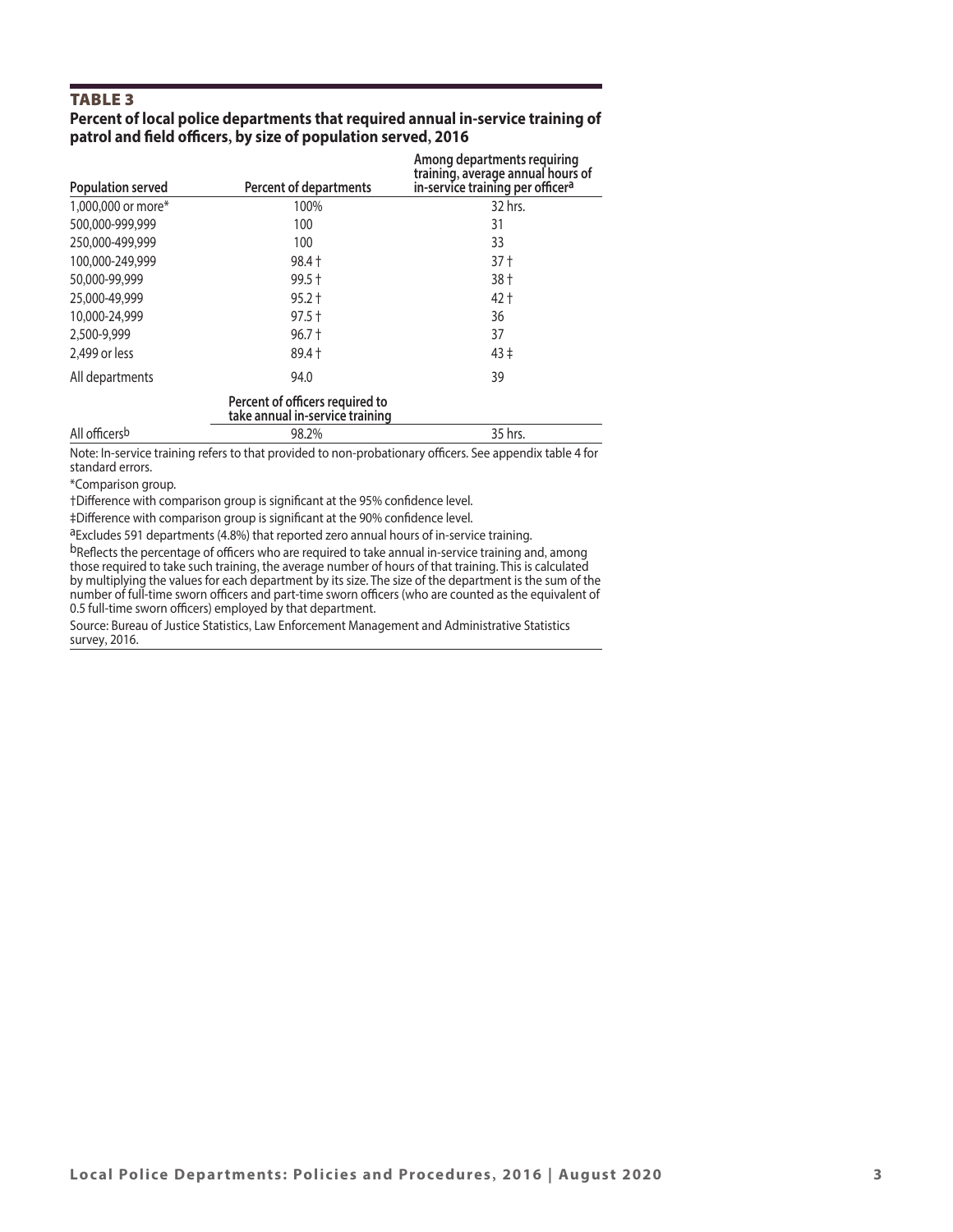#### TABLE 4 **Percent of local police departments with written policies or procedural directives, by selected topic and size of population served, 2016**

|                                           | <b>Population served</b> |                     |                     |                     |                   |                   |                   |                 |                  |                                              |       |
|-------------------------------------------|--------------------------|---------------------|---------------------|---------------------|-------------------|-------------------|-------------------|-----------------|------------------|----------------------------------------------|-------|
| Selected topic                            | 1,000,000<br>or more*    | 500,000-<br>999,999 | 250,000-<br>499,999 | 100,000-<br>249,999 | 50,000-<br>99,999 | 25,000-<br>49,999 | 10.000-<br>24,999 | 2,500-<br>9,999 | 2,499 or<br>less | All<br>departments All officers <sup>a</sup> |       |
| Active shooter                            | 93.3%                    | 93.1%               | 90.0%               | 93.4%               | 92.3%             | 91.1%             | 86.0% +           | 75.9% +         | 59.4% +          | 73.2%                                        | 89.8% |
| Acts of terrorism                         | 93.3                     | $86.2 +$            | $80.0 +$            | 76.5 +              | $70.5 +$          | $62.9 +$          | $53.9 +$          | $36.2 +$        | $29.8 +$         | 40.8                                         | 72.3  |
| Body-worn cameras                         | 86.7                     | 75.9 +              | 64.0 +              | $57.4 +$            | $57.2 +$          | $51.5 +$          | $40.5 +$          | 48.5 +          | $47.3 +$         | 47.7                                         | 65.6  |
| Civilian complaints                       | 100                      | 100                 | 100                 | 100                 | 99.7 +            | $98.3 \pm$        | $95.9 +$          | $93.4 +$        | $76.3 +$         | 87.9                                         | 98.0  |
| Code of conduct/<br>appearance            | 100                      | 100                 | 100                 | 100                 | $99.7 +$          | 99.2              | 100               | $99.6 \pm$      | $91.8 +$         | 96.6                                         | 99.7  |
| Cultural-awareness training               | 80.0                     | 82.8                | 84.0                | 75.4                | 75.9              | 68.0 +            | $59.1 +$          | 46.0 +          | $36.1+$          | 47.7                                         | 70.7  |
| Foot pursuits <sup>b</sup>                | 60.0                     | 62.1                | 66.0                | 67.2                | $72.7 +$          | 66.1              | 60.9              | 61.5            | $50.1 +$         | 57.9                                         | 57.3  |
| In-custody deaths                         | 100                      | $93.1 +$            | $96.0 +$            | $93.4 +$            | $90.7 +$          | 88.4 +            | 81.6 +            | 73.0 +          | $50.2 +$         | 67.8                                         | 89.4  |
| Investigation of employee<br>misconduct   | 100                      | 100                 | 100                 | $99.5 +$            | $98.9 +$          | $98.3 \pm$        | $97.0 +$          | $93.0 +$        | $77.5 +$         | 88.4                                         | 98.1  |
| Mass demonstrations                       | 93.3                     | 96.6                | 94.0                | 87.4 +              | 82.9 +            | $76.1 +$          | $56.4 +$          | $40.6 +$        | $23.4 +$         | 41.8                                         | 78.4  |
| Maximum work hours<br>allowed             | 73.3                     | 79.3                | 66.0                | 82.0 +              | 79.5              | 81.0              | 72.2              | 59.6 +          | $52.6 +$         | 61.6                                         | 75.0  |
| Motor-vehicle stops                       | 93.3                     | $100 +$             | $98.0 +$            | 94.5                | $97.4 \pm$        | $97.7 \pm$        | 94.0              | $87.6 +$        | $74.5 +$         | 84.8                                         | 95.6  |
| Off-duty conduct                          | 100                      | 100                 | 98.0 +              | $98.9 +$            | 98.2 +            | 99.2              | $98.5 +$          | $95.0 +$        | $81.9 +$         | 91.0                                         | 98.2  |
| Prisoner transport                        | 100                      | 100                 | 100                 | 98.9 +              | 98.9 +            | 99.0              | $93.0 +$          | $87.1 +$        | $66.3 +$         | 81.6                                         | 96.3  |
| Racial profiling/<br>unbiased policing    | 100                      | 100                 | 98.0 +              | $96.7 +$            | $96.3 +$          | 98.9              | 88.2 +            | 83.4 +          | $71.6 +$         | 81.5                                         | 95.1  |
| Reporting use of force                    | 100                      | 100                 | 100                 | 99.5 +              | 100.0             | 100.0             | $98.4 +$          | $98.4 +$        | $86.5 +$         | 94.0                                         | 99.4  |
| Social media                              | 93.3                     | $86.2 +$            | 90.0                | 90.2                | $86.0 +$          | 88.1              | $82.2 +$          | $71.8 +$        | $46.8 +$         | 65.9                                         | 87.3  |
| Stop and frisk                            | 93.3                     | 89.7                | 90.0                | $81.4 +$            | 79.9 +            | $87.1 \pm$        | $77.6 +$          | $75.0 +$        | $61.0 +$         | 71.3                                         | 85.7  |
| Strip searches                            | 93.3                     | $100 +$             | 96.0                | 93.4                | 95.4              | 94.1              | $87.8 \div$       | $76.3 +$        | $50.3 +$         | 70.5                                         | 91.3  |
| Use of deadly force/<br>firearm discharge | 100                      | 100                 | 100                 | 100                 | 100               | 100               | 99.5              | 100             | $93.0 +$         | 97.2                                         | 99.8  |
| Use of less-lethal force                  | 100                      | 100                 | 100                 | 100                 | $99.5 +$          | 100               | $98.8 \pm$        | 98.7 +          | $90.9 +$         | 95.9                                         | 99.4  |

Note: See appendix table 5 for standard errors.

\*Comparison group.

†Difference with comparison group is significant at the 95% confidence level.

‡Difference with comparison group is significant at the 90% confidence level.

aReflects the percentage of officers whose departments were operating under such policies. This is calculated by multiplying the result for each department by its size. The size of the department is the sum of the number of full-time sworn officers and part-time sworn officers (who are counted as the

equivalent of 0.5 full-time sworn officers) employed by that department.

bwhile 60% of departments serving one million or more residents had a written policy on foot pursuits, those departments employed 37% of officers employed in departments serving one million or more residents.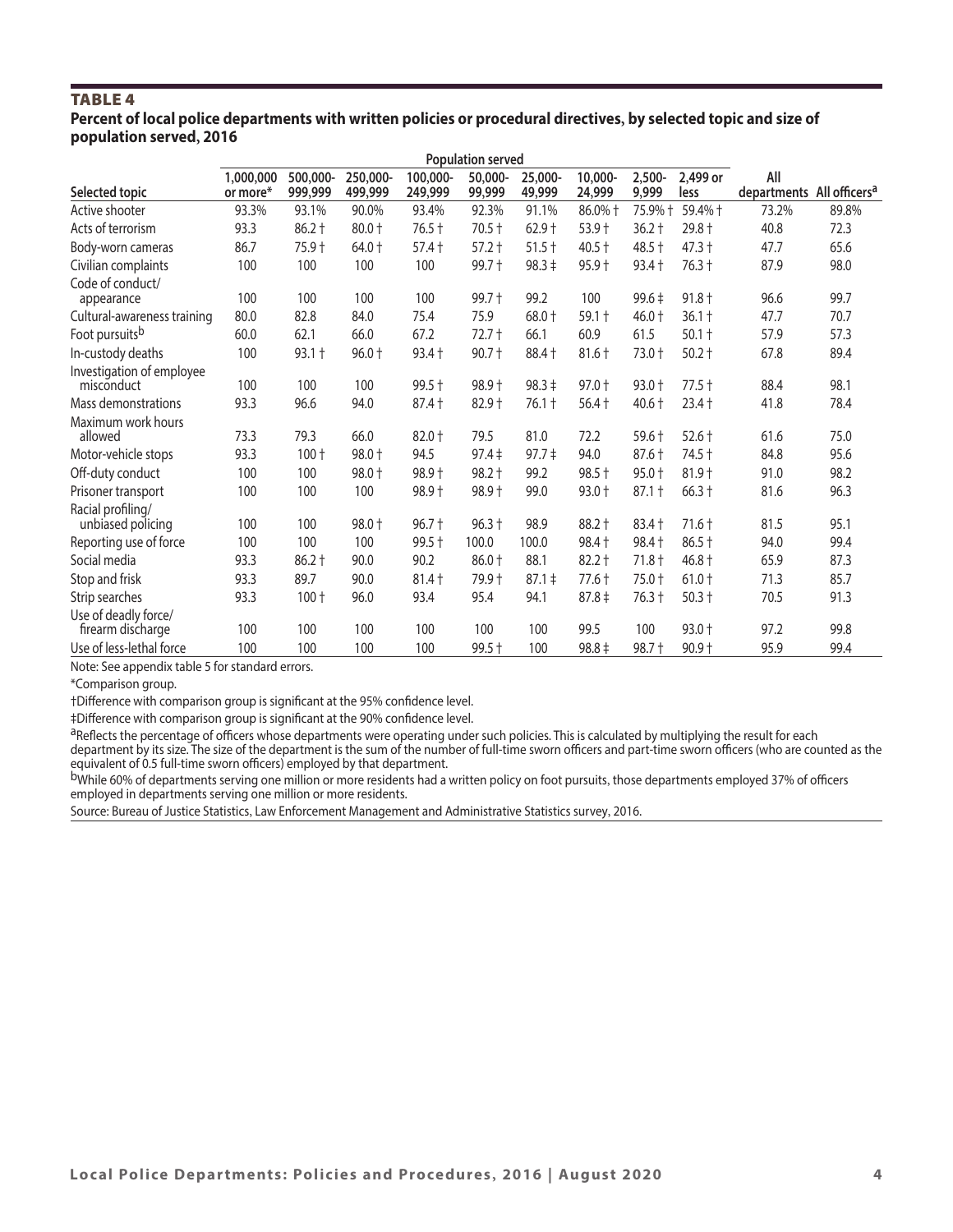#### TABLE 5

#### **Percent of local police departments that required written documentation when officers displayed or discharged firearms, by size of population served, 2016**

| <b>Population served</b>  | Firearm displayed | Firearm discharged |
|---------------------------|-------------------|--------------------|
| 1,000,000 or more*        | 40.0%             | 86.7%              |
| 500,000-999,999           | 44.8              | $93.1 \pm$         |
| 250,000-499,999           | 34.0              | $98.0 +$           |
| 100,000-249,999           | 44.3              | $94.5 +$           |
| 50,000-99,999             | $54.5 +$          | $95.2 +$           |
| 25,000-49,999             | $57.2 +$          | 91.0               |
| 10,000-24,999             | $56.1 +$          | 87.2               |
| 2,500-9,999               | $55.7 +$          | 83.3               |
| 2.499 or less             | $52.1 +$          | $77.4+$            |
| All departments           | 54.1              | 82.9               |
| All officers <sup>a</sup> | 43.6              | 92.1               |

Note: See appendix table 6 for standard errors.

\*Comparison group.

†Difference with comparison group is significant at the 95% confidence level.

‡Difference with comparison group is significant at the 90% confidence level.

aReflects the percentage of officers whose departments were operating under such policies. Calculated by multiplying the result for each department by its size. The size of the department is the sum of the number of full-time sworn officers and part-time sworn officers (who are counted as the equivalent of 0.5 full-time sworn officers) employed by that department.

Source: Bureau of Justice Statistics, Law Enforcement Management and Administrative Statistics survey, 2016.

#### TABLE 6 **Percent of local police departments that authorized less-lethal techniques or restraints, by size of population served, 2016**

| Population served  |          |          |          | Open-hand techniques Closed-hand techniques Takedown techniques Leg hobble/other restraints <sup>a</sup> Neck restraint/hold |            |
|--------------------|----------|----------|----------|------------------------------------------------------------------------------------------------------------------------------|------------|
| 1,000,000 or more* | 100%     | 100%     | 100%     | 86.7%                                                                                                                        | 53.3%      |
| 500,000-999,999    | 100      | $96.6 +$ | 100      | 75.9 t                                                                                                                       | $27.6 +$   |
| 250,000-499,999    | 100      | $98.0 +$ | 100      | 84.0                                                                                                                         | $44.0 \pm$ |
| 100,000-249,999    | $99.5 +$ | $94.5 +$ | $98.4 +$ | 86.3                                                                                                                         | 48.1       |
| 50,000-99,999      | 97.8     | $94.3 +$ | 98.1     | 83.9                                                                                                                         | 49.6       |
| 25,000-49,999      | 100      | $96.5 +$ | 100      | 85.6                                                                                                                         | $26.9 +$   |
| 10,000-24,999      | $97.4 +$ | $90.5 +$ | $95.6 +$ | 76.4 +                                                                                                                       | $28.6 +$   |
| 2,500-9,999        | $96.2 +$ | $87.2 +$ | $96.2 +$ | $73.8 +$                                                                                                                     | $30.0 +$   |
| 2,499 or less      | 88.9 +   | $81.1 +$ | 88.6 +   | $66.5 +$                                                                                                                     | $39.6 +$   |
| All departments    | 94.0     | 86.5     | 93.6     | 72.9                                                                                                                         | 34.3       |
| All officersb      | 98.7     | 95.0     | 98.3     | 82.0                                                                                                                         | 32.1       |

Note: See appendix table 7 for standard errors.

\*Comparison group.

†Difference with comparison group is significant at the 95% confidence level.

‡Difference with comparison group is significant at the 90% confidence level.

aExcludes handcuffs.

bReflects the percentage of officers whose departments authorized less-lethal techniques or restraints. This is calculated by multiplying the result for each department by its size. The size of the department is the sum of the number of full-time sworn officers and part-time sworn officers (who are counted as the equivalent of 0.5 full-time sworn officers) employed by that department.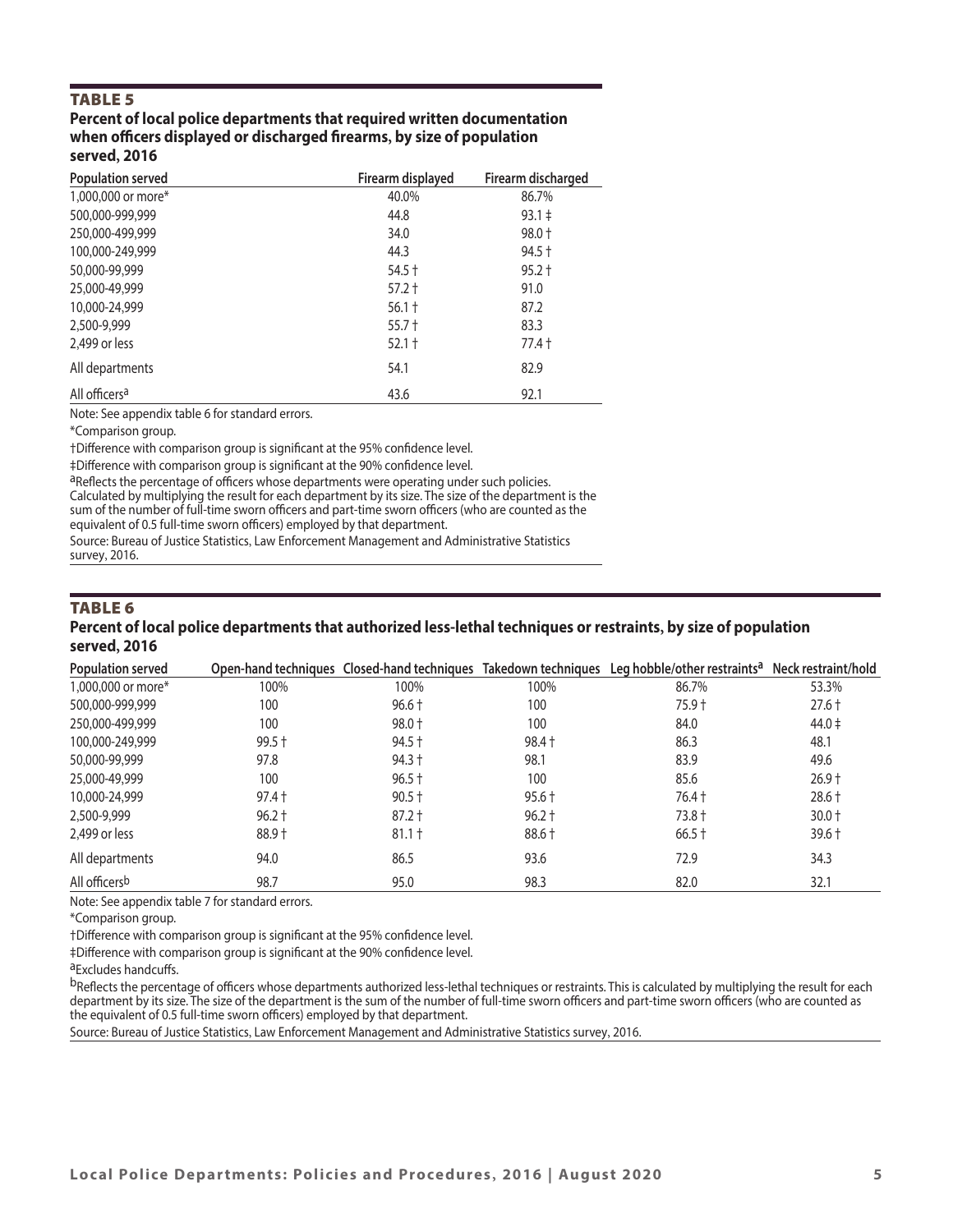# TABLE 7 **Percent of local police departments that authorized less-lethal weapons, by size of population served, 2016**

| Population served         | <b>Batons</b> | <b>Blunt-force</b><br>projectiles <sup>a</sup> | Chemical-agent<br>projectiles <sup>b</sup> | Conducted-energy<br>weaponsc | <b>Explosives</b> | Pepper spray <sup>d</sup> |
|---------------------------|---------------|------------------------------------------------|--------------------------------------------|------------------------------|-------------------|---------------------------|
| 1,000,000 or more*        | 100%          | 86.7%                                          | 100%                                       | 100%                         | 73.3%             | 100%                      |
| 500,000-999,999           | 100           | $96.6 +$                                       | $96.6 +$                                   | $89.7 +$                     | 79.3              | 100                       |
| 250,000-499,999           | 100           | $96.0 +$                                       | 100                                        | $98.0 +$                     | 74.0              | 98.0 +                    |
| 100,000-249,999           | $98.4 +$      | $96.2 +$                                       | $96.2 +$                                   | $96.2 +$                     | $65.6 \pm$        | $98.4 +$                  |
| 50,000-99,999             | $98.9 +$      | 92.1                                           | 84.8 +                                     | $92.9 +$                     | $51.6 +$          | $97.3 \pm$                |
| 25,000-49,999             | $96.7 +$      | $78.2 \pm$                                     | 74.9 +                                     | $89.0 +$                     | $20.7 +$          | $99.9 +$                  |
| 10,000-24,999             | $92.0 +$      | $56.3 +$                                       | $52.3 +$                                   | $91.6 +$                     | $9.9 +$           | $94.5 +$                  |
| 2,500-9,999               | $90.5 +$      | $36.0 +$                                       | $34.4 +$                                   | $90.3 +$                     | $6.3 +$           | $92.0 +$                  |
| 2,499 or less             | $82.3 +$      | $25.1 +$                                       | $31.7 +$                                   | $82.8 +$                     | $3.2 +$           | $85.4 +$                  |
| All departments           | 88.5          | 41.6                                           | 42.5                                       | 87.7                         | 9.9               | 90.8                      |
| All officers <sup>e</sup> | 96.9          | 71.0                                           | 80.0                                       | 92.4                         | 42.4              | 97.3                      |

Note: See appendix table 8 for standard errors.

\*Comparison group.

†Difference with comparison group is significant at the 95% confidence level.

‡Difference with comparison group is significant at the 90% confidence level.

aFor example, bean bags or rubber bullets.

<sup>b</sup>For example, CS (tear) gas or oleoresin capsicum (OC) pellets.<br><sup>C</sup>For example, Tasers or stun guns.

d<sub>OC</sub> spray or foam.

eReflects the percentage of officers whose departments authorized less-lethal weapons. This is calculated by multiplying the result for each department by its size. The size of the department is the sum of the number of full-time sworn officers and part-time sworn officers (who are counted as the equivalent of 0.5 full-time sworn officers) employed by that department

Source: Bureau of Justice Statistics, Law Enforcement Management and Administrative Statistics survey, 2016.

# TABLE 8 **Percent of local police departments requiring external investigation of deaths or uses of force, by size of population served, 2016**

| Population served | Discharge of firearm at or<br>in direction of a person | In-custody death not<br>due to use of force <sup>a</sup> | Use of force resulting<br>in serious bodily injury | Use of force resulting<br>in subject's death |
|-------------------|--------------------------------------------------------|----------------------------------------------------------|----------------------------------------------------|----------------------------------------------|
| 250,000 or more*  | 20.2%                                                  | 34.0%                                                    | 21.3%                                              | 50.0%                                        |
| 50,000-249,999    | $37.3 +$                                               | $57.5 +$                                                 | $34.3 +$                                           | 74.4 t                                       |
| 10,000-49,999     | $47.5 +$                                               | $70.2 +$                                                 | $46.7 +$                                           | $82.1 +$                                     |
| 9,999 or less     | $65.3 +$                                               | $77.1 +$                                                 | $65.9 +$                                           | $83.7 +$                                     |
| All departments   | 59.4                                                   | 74.1                                                     | 59.5                                               | 82.6                                         |
| All officersb     | 32.8                                                   | 48.4                                                     | 32.5                                               | 60.6                                         |

Note: Agencies were only asked about external investigations conducted by another law enforcement or criminal investigative body, which exclude civilian reviews. Departments may also conduct internal investigations in these situations. See appendix table 9 for standard errors.

\*Comparison group.

†Difference with comparison group is significant at the 95% confidence level.

alncludes deaths due to, among other things, suicide, intoxication, or accident.

bReflects the percentage of officers whose departments required such investigations. This is calculated by multiplying the result for each department by its size. The size of the department is the sum of the number of full-time sworn officers and part-time sworn officers (who are counted as the equivalent of 0.5 full-time sworn officers) employed by that department.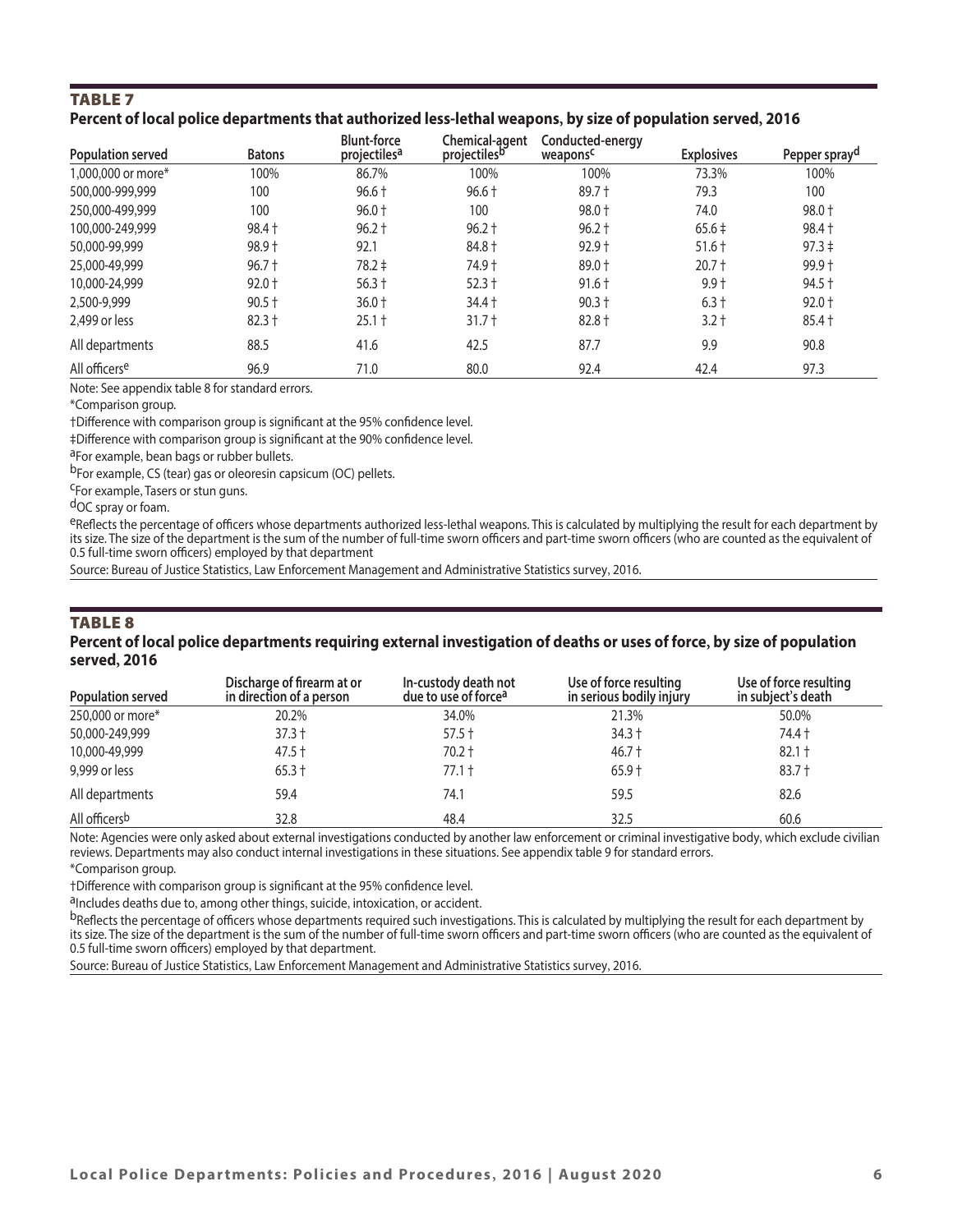### TABLE 9 Percent of local police departments with a civilian-complaint review board, by size of population served, 2016

|                           |              | Board has independent investigative authority with subpoena power for- |                    |               |  |  |
|---------------------------|--------------|------------------------------------------------------------------------|--------------------|---------------|--|--|
| Population served         | <b>Total</b> | All complaints                                                         | Certain complaints | No complaints |  |  |
| 250,000 or more*          | 51.1%        | 14.9%                                                                  | 3.2%               | 31.9%         |  |  |
| 50,000-249,999            | $15.0 +$     | 1.2                                                                    | 0.9                | $12.8 +$      |  |  |
| 10,000-49,999             | $8.2 +$      | 3.،                                                                    | 2.5                | 4.1 t         |  |  |
| 9,999 or less             | $11.5 +$     | $3.0 +$                                                                | 1.8‡               | $6.9 +$       |  |  |
| All departments           | 11.3         | 2.6                                                                    | 1.9                | 6.8           |  |  |
| All officers <sup>a</sup> | 35.4         | 16.6                                                                   | 4.0                | 14.1          |  |  |

Note: See appendix table 10 for standard errors.

\*Comparison group.

†Difference with comparison group is significant at the 95% confidence level.

‡Difference with comparison group is significant at the 90% confidence level.

aReflects the percentage of officers whose departments had such boards. This is calculated by multiplying the result for each department by its size. The size of the department is the sum of the number of full-time sworn officers and part-time sworn officers (who are counted as the equivalent of 0.5 full-time sworn officers) employed by that department.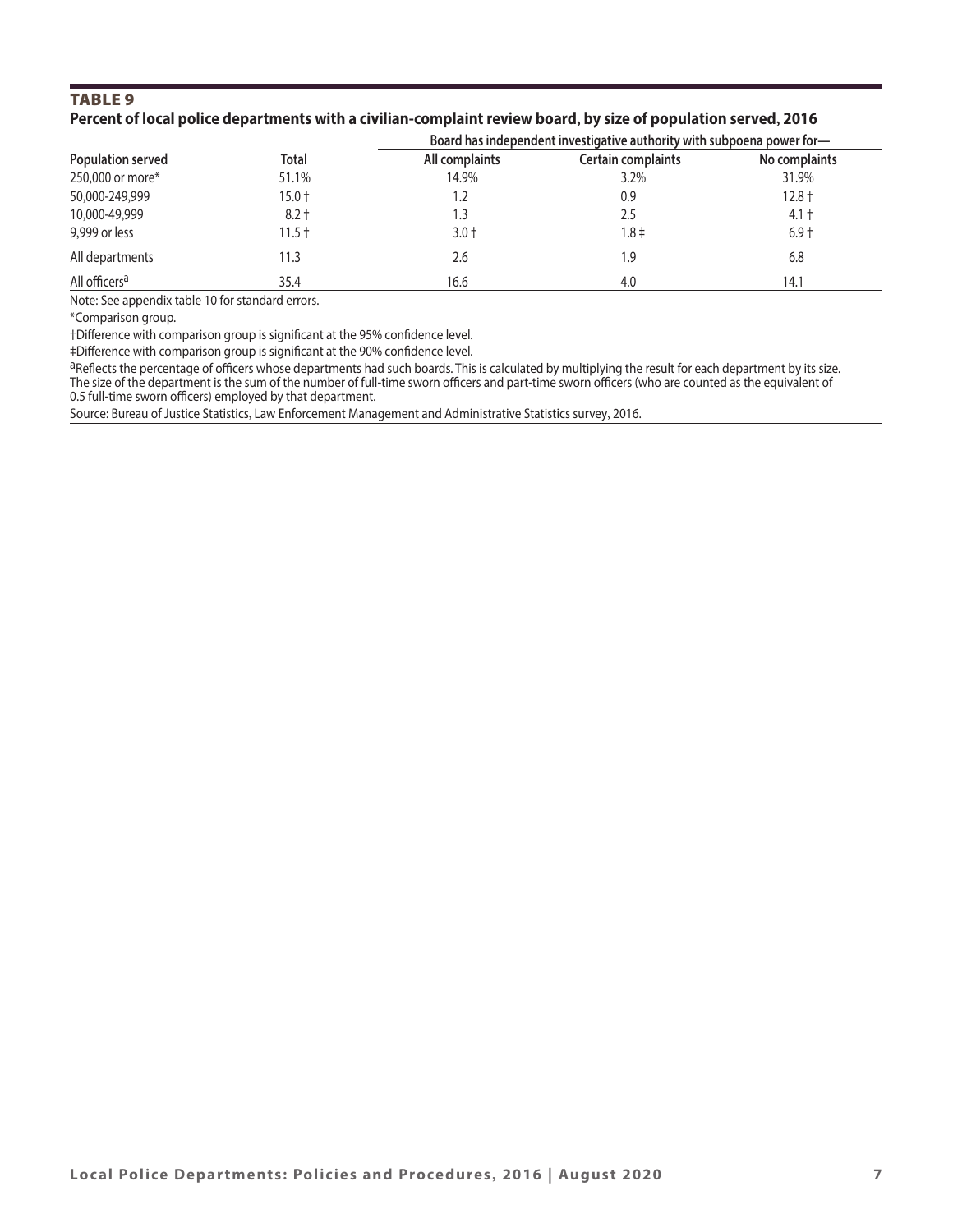# APPENDIX TABLE 1

#### **Estimates and standard errors for figure 1: Average number of training hours required of each new officer recruit in local police departments, by size of population served, 2016**

|                                 | <b>Estimate</b>    |          |           | <b>Standard error</b> |           |           |  |
|---------------------------------|--------------------|----------|-----------|-----------------------|-----------|-----------|--|
| <b>Population served</b>        | Total <sup>a</sup> | Academy  | Field     | <b>Total</b>          | Academy   | Field     |  |
| 1,000,000 or more <sup>b*</sup> | 1,810 hrs.         | 981 hrs. | 829 hrs.  | 58.5 hrs.             | 23.8 hrs. | 52.9 hrs. |  |
| 500,000-999,999                 | 1.715              | 992      | $722 \pm$ | 34.7                  | 14.4      | 33.2      |  |
| 250,000-499,999                 | $1.688 +$          | 972      | $716 +$   | 18.4                  | 9.7       | 17.1      |  |
| 100,000-249,999                 | 1,446†             | 805 +    | 640 +     | 7.6                   | 5.4       | 5.9       |  |
| 50,000-99,999                   | 1,347†             | 745 +    | $602 +$   | 31.2                  | 18.2      | 16.2      |  |
| 25,000-49,999                   | 1,327†             | $773 +$  | $554 +$   | 60.5                  | 56.5      | 18.7      |  |
| 10,000-24,999                   | 1,183†             | $697 +$  | 486+      | 22.6                  | 19.0      | 12.7      |  |
| 2,500-9,999                     | $1,000+$           | $663 +$  | $337 +$   | 15.5                  | 9.8       | 9.6       |  |
| 2,499 or less                   | $719+$             | $557 +$  | $168 +$   | 22.0                  | 18.9      | 10.8      |  |
| All departments                 | 975                | 645      | 331       | 11.4                  | 9.4       | 5.8       |  |
| All officers <sup>c</sup>       | 1.445              | 816      | 628       | 19.1                  | 8.1       | 16.9      |  |

\*Comparison group.

†Difference with comparison group is significant at the 95% confidence level.

‡Difference with comparison group is significant at the 90% confidence level.

aTotal training hours may not reflect the sum of academy-training and field-training hours because some departments did not report data on one type of training and therefore were not included in the total but were included for one type of training.

<sup>b</sup>One of the 15 departments serving one million or more residents was excluded entirely from the calculations due to incomplete data.

cCalculated by multiplying the values for each department by its size. The size of the department is the sum of the number of full-time sworn officers and part-time sworn officers (who are counted as the equivalent of 0.5 full-time sworn officers) employed by that department.

Source: Bureau of Justice Statistics, Law Enforcement Management and Administrative Statistics survey, 2016.

#### APPENDIX TABLE 2

#### **Standard errors for table 1: Percent of local police departments that maintained a written community-policing plan, by size of population served, 2016**

| <b>Population served</b> | Maintained a plan                                                                              |  |
|--------------------------|------------------------------------------------------------------------------------------------|--|
| 1,000,000 or more        | 3.52%                                                                                          |  |
| 500,000-999,999          | 2.83                                                                                           |  |
| 250,000-499,999          | 2.00                                                                                           |  |
| 100,000-249,999          | 1.22                                                                                           |  |
| 50,000-99,999            | 3.75                                                                                           |  |
| 25,000-49,999            | 3.91                                                                                           |  |
| 10,000-24,999            | 2.80                                                                                           |  |
| 2,500-9,999              | 1.91                                                                                           |  |
| 2,499 or less            | 1.82                                                                                           |  |
| All departments          | 1.08                                                                                           |  |
| All officers             | 1.39                                                                                           |  |
| survey, 2016.            | Source: Bureau of Justice Statistics, Law Enforcement Management and Administrative Statistics |  |

**Local Police Departments: Policies and Procedures, 2016 | August 2020 8**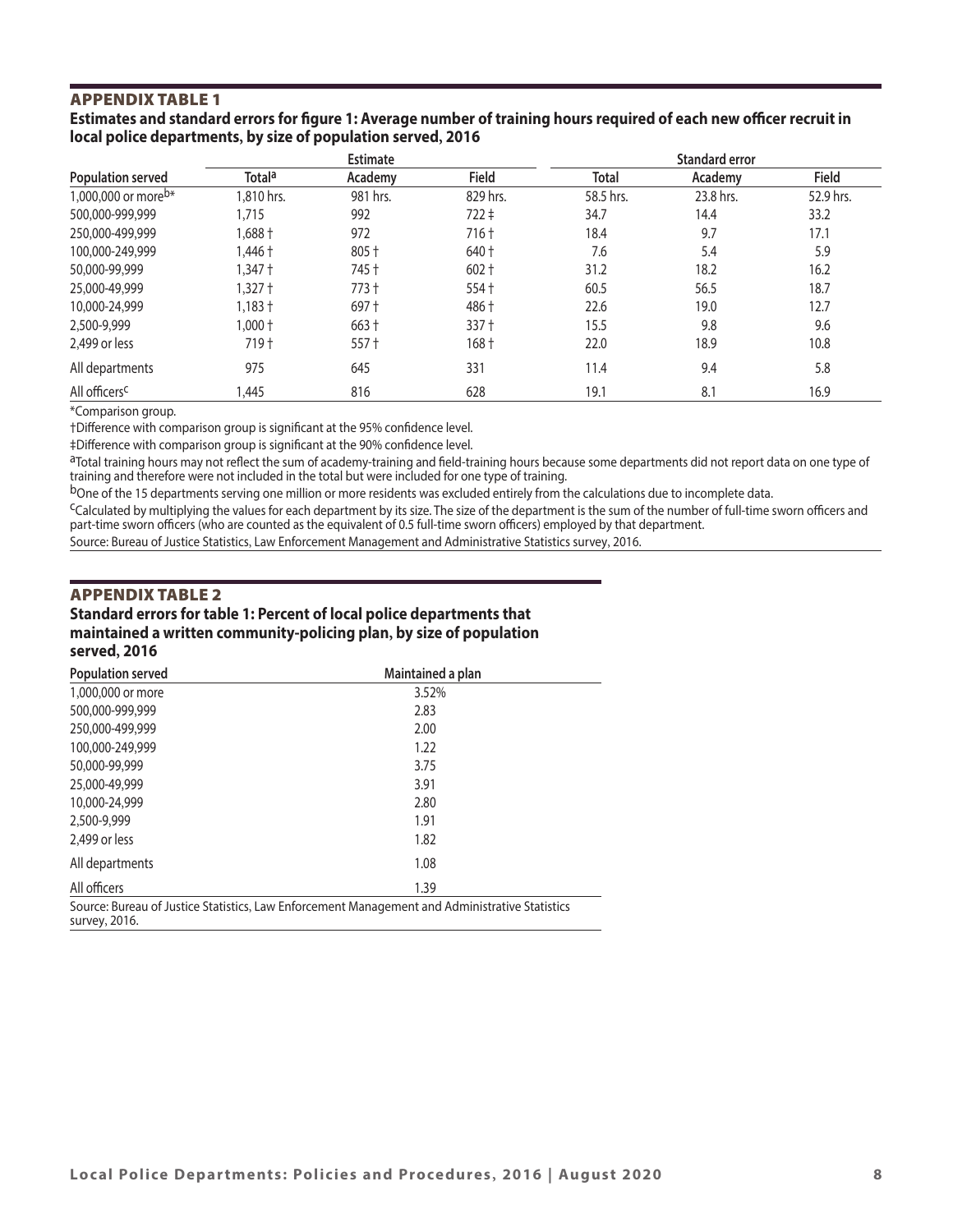# APPENDIX TABLE 3 **Standard errors for table 2: Annual operating budget of local police departments, by size of population served, 2016**

|                 |               | Per sworn officer | Per employee                                                                                                 | Per resident |
|-----------------|---------------|-------------------|--------------------------------------------------------------------------------------------------------------|--------------|
| \$2,413,600,237 | \$113,318,308 | \$6,667           | \$4,230                                                                                                      | \$13         |
| \$589,181,725   | \$8,441,320   | \$2,941           | \$2,342                                                                                                      | \$11         |
| \$316,531,291   | \$2,271,546   | \$3,419           | \$1,802                                                                                                      | \$6          |
| \$214,507,123   | \$488,214     | \$1,949           | \$1,191                                                                                                      | \$2          |
| \$582,753,266   | \$630,515     | \$8,213           | \$5,387                                                                                                      | \$8          |
| \$480,498,132   | \$248,576     | \$4,196           | \$2,863                                                                                                      | \$7          |
| \$374,421,898   | \$116,373     | \$2,522           | \$2,040                                                                                                      | \$7          |
| \$217,929,951   | \$45,114      | \$1,632           | \$1,298                                                                                                      | \$10         |
| \$71,968,320    | \$13,173      | \$1,239           | \$1,119                                                                                                      | \$30         |
| \$2,491,732,347 | \$207,524     | \$960             | \$757                                                                                                        | \$12         |
|                 |               |                   | Source: Bureau of Justice Statistics, Law Enforcement Management and Administrative Statistics survey, 2016. |              |

#### APPENDIX TABLE 4

**Standard errors for table 3: Percent of local police departments that required annual in-service training of patrol and field officers, by size of population served, 2016 Among departments requiring** 

| <b>Population served</b> | <b>Percent of departments</b>                                                                  | Among departments requiring<br>training, average annual hours<br>of in-service training per officer |
|--------------------------|------------------------------------------------------------------------------------------------|-----------------------------------------------------------------------------------------------------|
| 1,000,000 or more        | $0.00\%$                                                                                       | 1.9 hrs.                                                                                            |
| 500,000-999,999          | 0.00                                                                                           | 0.9                                                                                                 |
| 250,000-499,999          | 0.00                                                                                           | 0.7                                                                                                 |
| 100,000-249,999          | 0.32                                                                                           | 0.6                                                                                                 |
| 50,000-99,999            | 0.13                                                                                           | 2.1                                                                                                 |
| 25,000-49,999            | 1.72                                                                                           | 2.0                                                                                                 |
| 10,000-24,999            | 0.88                                                                                           | 1.3                                                                                                 |
| 2,500-9,999              | 0.71                                                                                           | 3.6                                                                                                 |
| 2,499 or less            | 1.19                                                                                           | 5.8                                                                                                 |
| All departments          | 0.55                                                                                           | 2.4                                                                                                 |
|                          | Percent of officers required to<br>take annual in-service training                             |                                                                                                     |
| All officers             | 0.25%                                                                                          | 0.8 hrs.                                                                                            |
| survey, 2016.            | Source: Bureau of Justice Statistics, Law Enforcement Management and Administrative Statistics |                                                                                                     |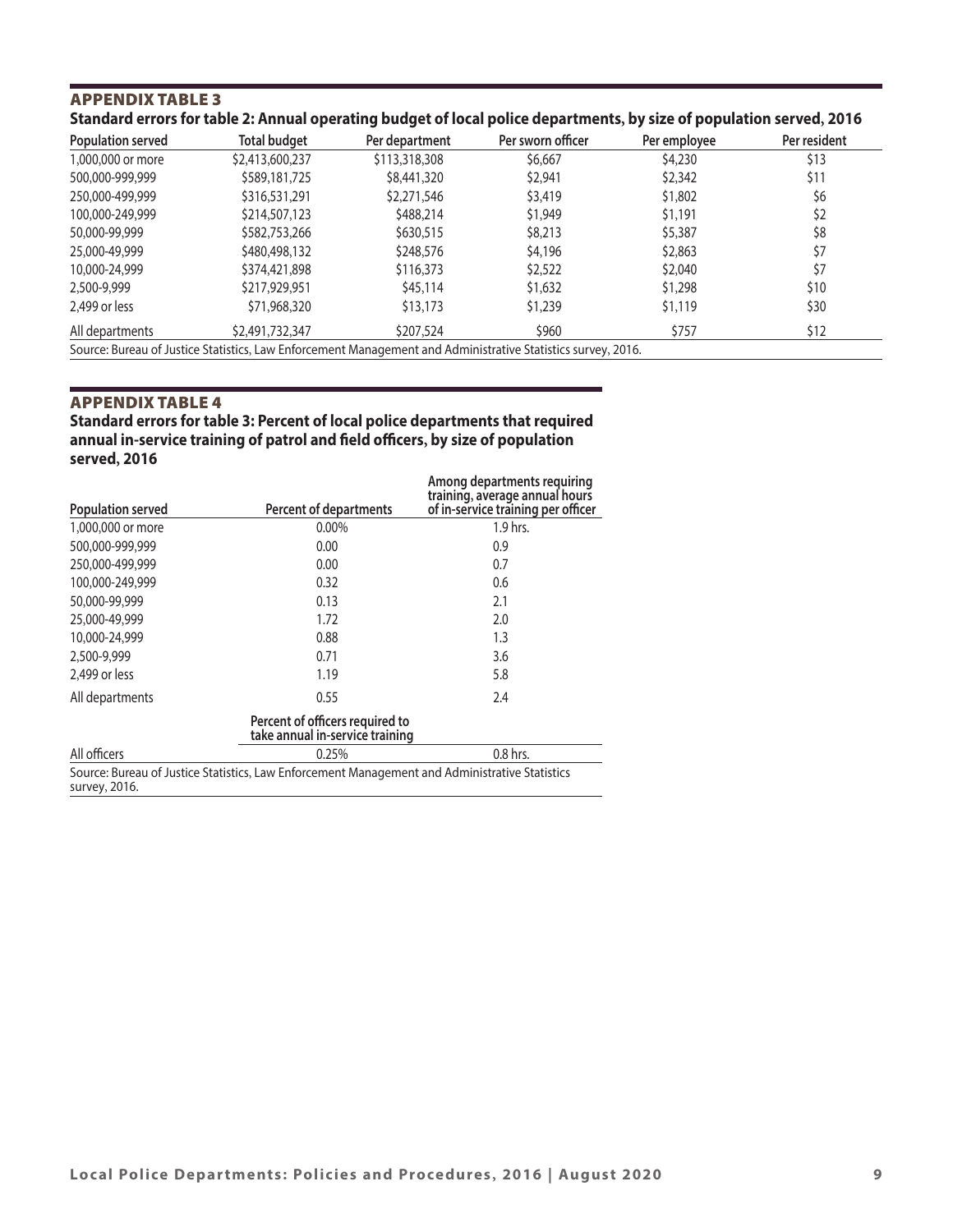# APPENDIX TABLE 5

#### **Standard errors for table 4: Percent of local police departments with written policies or procedural directives, by selected topic and size of population served, 2016**

|                                                                                                              | <b>Population served</b> |                     |                     |                     |                   |                   |                   |                    |                  |                    |              |
|--------------------------------------------------------------------------------------------------------------|--------------------------|---------------------|---------------------|---------------------|-------------------|-------------------|-------------------|--------------------|------------------|--------------------|--------------|
| Selected topic                                                                                               | 1,000,000<br>or more*    | 500,000-<br>999,999 | 250,000-<br>499,999 | 100,000-<br>249,999 | 50,000-<br>99,999 | 25,000-<br>49,999 | 10,000-<br>24,999 | $2,500 -$<br>9,999 | 2,499 or<br>less | All<br>departments | All officers |
| Active shooter                                                                                               | 2.20%                    | 1.60%               | 1.45%               | 0.62%               | 0.70%             | 2.19%             | 1.95%             | 1.69%              | 1.87%            | 0.97%              | 0.60%        |
| Acts of terrorism                                                                                            | 2.20                     | 2.18                | 1.93                | 1.07                | 3.23              | 3.84              | 2.79              | 1.88               | 1.76             | 1.06               | 1.17         |
| Body-worn cameras                                                                                            | 2.99                     | 2.71                | 2.31                | 1.25                | 3.65              | 3.95              | 2.75              | 1.97               | 1.90             | 1.11               | 1.37         |
| Civilian complaints                                                                                          | 0.00                     | 0.00                | 0.00                | 0.00                | 0.09              | 1.01              | 1.14              | 0.99               | 1.61             | 0.72               | 0.21         |
| Code of conduct/<br>appearance                                                                               | 0.00                     | 0.00                | 0.00                | 0.00                | 0.09              | 0.70              | 0.00              | 0.23               | 1.07             | 0.42               | 0.06         |
| Cultural-awareness training                                                                                  | 3.52                     | 2.39                | 1.77                | 1.09                | 2.96              | 3.69              | 2.75              | 1.96               | 1.83             | 1.08               | 1.39         |
| Foot pursuits                                                                                                | 4.31                     | 3.07                | 2.28                | 1.18                | 3.02              | 3.72              | 2.73              | 1.92               | 1.91             | 1.10               | 1.98         |
| In-custody deaths                                                                                            | 0.00                     | 1.60                | 0.94                | 0.62                | 1.63              | 2.53              | 2.17              | 1.75               | 1.90             | 1.01               | 0.61         |
| Investigation of employee<br>misconduct                                                                      | 0.00                     | 0.00                | 0.00                | 0.19                | 0.19              | 1.01              | 0.99              | 1.01               | 1.60             | 0.72               | 0.18         |
| Mass demonstrations                                                                                          | 2.20                     | 1.15                | 1.14                | 0.84                | 2.27              | 3.41              | 2.78              | 1.91               | 1.62             | 1.02               | 0.97         |
| Maximum work hours<br>allowed                                                                                | 3.89                     | 2.56                | 2.28                | 0.97                | 3.15              | 3.08              | 2.51              | 1.94               | 1.91             | 1.07               | 1.31         |
| Motor-vehicle stops                                                                                          | 2.20                     | 0.00                | 0.67                | 0.57                | 0.33              | 1.23              | 1.35              | 1.31               | 1.67             | 0.80               | 0.36         |
| Off-duty conduct                                                                                             | 0.00                     | 0.00                | 0.67                | 0.26                | 0.27              | 0.70              | 0.68              | 0.86               | 1.48             | 0.64               | 0.19         |
| Prisoner transport                                                                                           | 0.00                     | 0.00                | 0.00                | 0.26                | 0.19              | 0.73              | 1.45              | 1.32               | 1.80             | 0.84               | 0.31         |
| Racial profiling/<br>unbiased policing                                                                       | 0.00                     | 0.00                | 0.67                | 0.45                | 0.41              | 0.70              | 1.82              | 1.47               | 1.73             | 0.86               | 0.35         |
| Reporting use of force                                                                                       | 0.00                     | 0.00                | 0.00                | 0.19                | 0.00              | 0.00              | 0.73              | 0.50               | 1.31             | 0.53               | 0.08         |
| Social media                                                                                                 | 2.20                     | 2.18                | 1.45                | 0.75                | 2.58              | 2.60              | 2.14              | 1.77               | 1.88             | 1.00               | 0.70         |
| Stop and frisk                                                                                               | 2.20                     | 1.93                | 1.45                | 0.98                | 3.36              | 2.60              | 2.34              | 1.71               | 1.86             | 1.00               | 0.80         |
| Strip searches                                                                                               | 2.20                     | 0.00                | 0.94                | 0.62                | 1.56              | 1.86              | 1.84              | 1.68               | 1.88             | 0.96               | 0.58         |
| Use of deadly force/<br>firearm discharge                                                                    | 0.00                     | 0.00                | 0.00                | 0.00                | 0.00              | 0.00              | 0.45              | 0.00               | 0.99             | 0.39               | 0.04         |
| Use of less-lethal force                                                                                     | 0.00                     | 0.00                | 0.00                | 0.00                | 0.13              | 0.00              | 0.65              | 0.44               | 1.12             | 0.46               | 0.09         |
| Source: Bureau of Justice Statistics, Law Enforcement Management and Administrative Statistics survey, 2016. |                          |                     |                     |                     |                   |                   |                   |                    |                  |                    |              |

# APPENDIX TABLE 6

# **Standard errors for table 5: Percent of local police departments that required written documentation when officers displayed or discharged firearms, by size of population served, 2016**

| <b>Population served</b>                                                                                        | Firearm displayed | Firearm discharged |  |  |  |
|-----------------------------------------------------------------------------------------------------------------|-------------------|--------------------|--|--|--|
| 1,000,000 or more                                                                                               | 4.31%             | 2.99%              |  |  |  |
| 500,000-999,999                                                                                                 | 3.15              | 1.60               |  |  |  |
| 250,000-499,999                                                                                                 | 2.28              | 0.67               |  |  |  |
| 100,000-249,999                                                                                                 | 1.25              | 0.57               |  |  |  |
| 50,000-99,999                                                                                                   | 3.85              | 1.49               |  |  |  |
| 25,000-49,999                                                                                                   | 3.91              | 2.26               |  |  |  |
| 10,000-24,999                                                                                                   | 2.78              | 1.87               |  |  |  |
| 2,500-9,999                                                                                                     | 1.96              | 1.47               |  |  |  |
| 2.499 or less                                                                                                   | 1.92              | 1.61               |  |  |  |
| All departments                                                                                                 | 1.11              | 0.85               |  |  |  |
| All officers                                                                                                    | 1.65              | 0.56               |  |  |  |
| Source: Bureau of Justice Statistics, Law Enforcement Management and Administrative Statistics<br>survey, 2016. |                   |                    |  |  |  |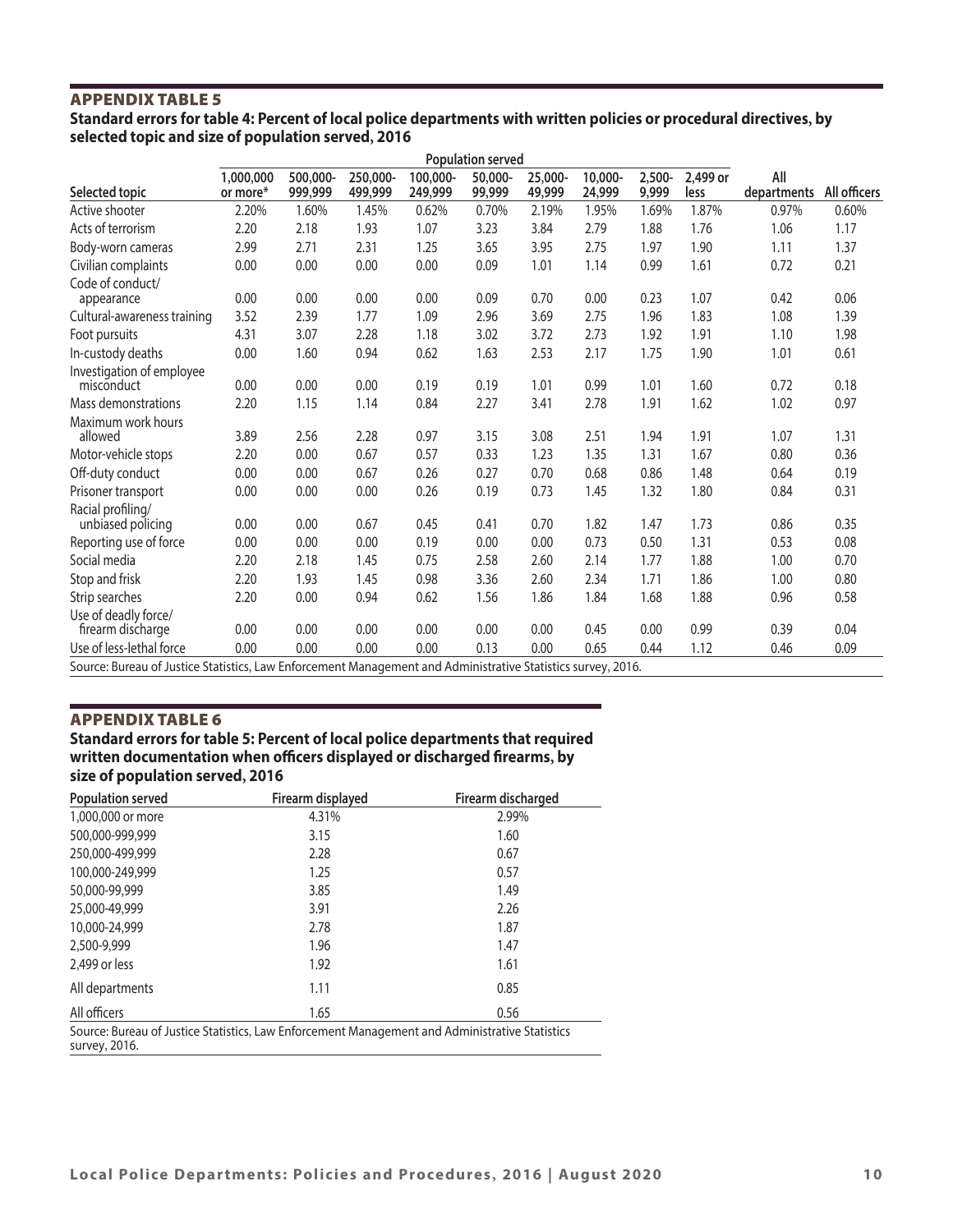# APPENDIX TABLE 7 **Standard errors for table 6: Percent of local police departments that authorized less-lethal techniques or restraints, by**  size of population served, 2016

| Population served                                                                                            |          | Open-hand techniques Closed-hand techniques Takedown techniques |       | Leg hobble/other restraints | Neck restraint/hold |  |
|--------------------------------------------------------------------------------------------------------------|----------|-----------------------------------------------------------------|-------|-----------------------------|---------------------|--|
| 1,000,000 or more                                                                                            | $0.00\%$ | 0.00%                                                           | 0.00% | 2.99%                       | 4.39%               |  |
| 500,000-999,999                                                                                              | 0.00     | 1.15                                                            | 0.00  | 2.71                        | 2.83                |  |
| 250,000-499,999                                                                                              | 0.00     | 0.67                                                            | 0.00  | 1.77                        | 2.39                |  |
| 100,000-249,999                                                                                              | 0.19     | 0.57                                                            | 0.32  | 0.87                        | 1.26                |  |
| 50,000-99,999                                                                                                | .54      | 2.14                                                            | 1.54  | 2.60                        | 3.69                |  |
| 25,000-49,999                                                                                                | 0.00     | 1.42                                                            | 0.00  | 2.67                        | 3.49                |  |
| 10,000-24,999                                                                                                | 0.89     | 1.64                                                            | 1.15  | 2.37                        | 2.53                |  |
| 2,500-9,999                                                                                                  | 0.75     | 1.32                                                            | 0.76  | 1.73                        | 1.81                |  |
| 2,499 or less                                                                                                | 1.21     | 1.51                                                            | 1.23  | 1.81                        | 1.87                |  |
| All departments                                                                                              | 0.55     | 0.78                                                            | 0.57  | 1.00                        | 1.06                |  |
| All officers                                                                                                 | 0.19     | 0.41                                                            | 0.22  | 0.92                        | 1.41                |  |
| Source: Bureau of Justice Statistics, Law Enforcement Management and Administrative Statistics survey, 2016. |          |                                                                 |       |                             |                     |  |

# APPENDIX TABLE 8

#### **Standard errors for table 7: Percent of local police departments that authorized less-lethal weapons, by size of population served, 2016**

| <b>Population served</b>                                                                                     | <b>Batons</b> | <b>Blunt-force</b><br>projectiles | Chemical-agent<br>projectiles | Conducted-energy<br>weapons | <b>Explosives</b> | Pepper spray |
|--------------------------------------------------------------------------------------------------------------|---------------|-----------------------------------|-------------------------------|-----------------------------|-------------------|--------------|
| 1,000,000 or more                                                                                            | 0.00%         | 2.99%                             | 0.00%                         | 0.00%                       | 3.89%             | 0.00%        |
| 500,000-999,999                                                                                              | 0.00          | 1.15                              | 1.15                          | 1.93                        | 2.56              | 0.00         |
| 250,000-499,999                                                                                              | 0.00          | 0.94                              | 0.00                          | 0.67                        | 2.11              | 0.67         |
| 100,000-249,999                                                                                              | 0.32          | 0.48                              | 0.48                          | 0.48                        | 1.20              | 0.32         |
| 50,000-99,999                                                                                                | 0.19          | 1.53                              | 3.14                          | 0.66                        | 3.85              | 1.54         |
| 25,000-49,999                                                                                                | 1.41          | 3.21                              | 3.43                          | 2.46                        | 3.06              | 0.04         |
| 10,000-24,999                                                                                                | 1.52          | 2.77                              | 2.78                          | 1.55                        | 1.67              | 1.28         |
| 2,500-9,999                                                                                                  | 1.16          | 1.89                              | 1.87                          | 1.16                        | 0.94              | 1.07         |
| 2,499 or less                                                                                                | 1.47          | 1.67                              | 1.79                          | 1.45                        | 0.68              | 1.36         |
| All departments                                                                                              | 0.73          | 1.02                              | 1.05                          | 0.74                        | 0.55              | 0.66         |
| All officers                                                                                                 | 0.31          | 2.20                              | 0.91                          | 0.60                        | 1.66              | 0.28         |
| Source: Bureau of Justice Statistics, Law Enforcement Management and Administrative Statistics survey, 2016. |               |                                   |                               |                             |                   |              |

#### APPENDIX TABLE 9

#### **Standard errors for table 8: Percent of local police departments requiring external investigation of deaths or uses of force, by size of population served, 2016**

| <b>Population served</b> | Discharge of firearm at or<br>in direction of a person                                                       | In-custody death not<br>due to use of force | Use of force resulting<br>in serious bodily injury | Use of force resulting<br>in subject's death |
|--------------------------|--------------------------------------------------------------------------------------------------------------|---------------------------------------------|----------------------------------------------------|----------------------------------------------|
| 250,000 or more          | l.41%                                                                                                        | 1.67%                                       | 1.44%                                              | 1.76%                                        |
| 50,000-249,999           | 2.74                                                                                                         | 2.41                                        | 2.62                                               | 1.90                                         |
| 10,000-49,999            | 2.28                                                                                                         | 2.08                                        | 2.28                                               | 1.74                                         |
| 9,999 or less            | l.31                                                                                                         | 1.15                                        | 1.30                                               | 1.02                                         |
| All departments          | 1.07                                                                                                         | 0.96                                        | 1.07                                               | 0.83                                         |
| All officers             | .34                                                                                                          | 1.75                                        | 1.33                                               | 2.07                                         |
|                          | Source: Bureau of Justice Statistics, Law Enforcement Management and Administrative Statistics survey, 2016. |                                             |                                                    |                                              |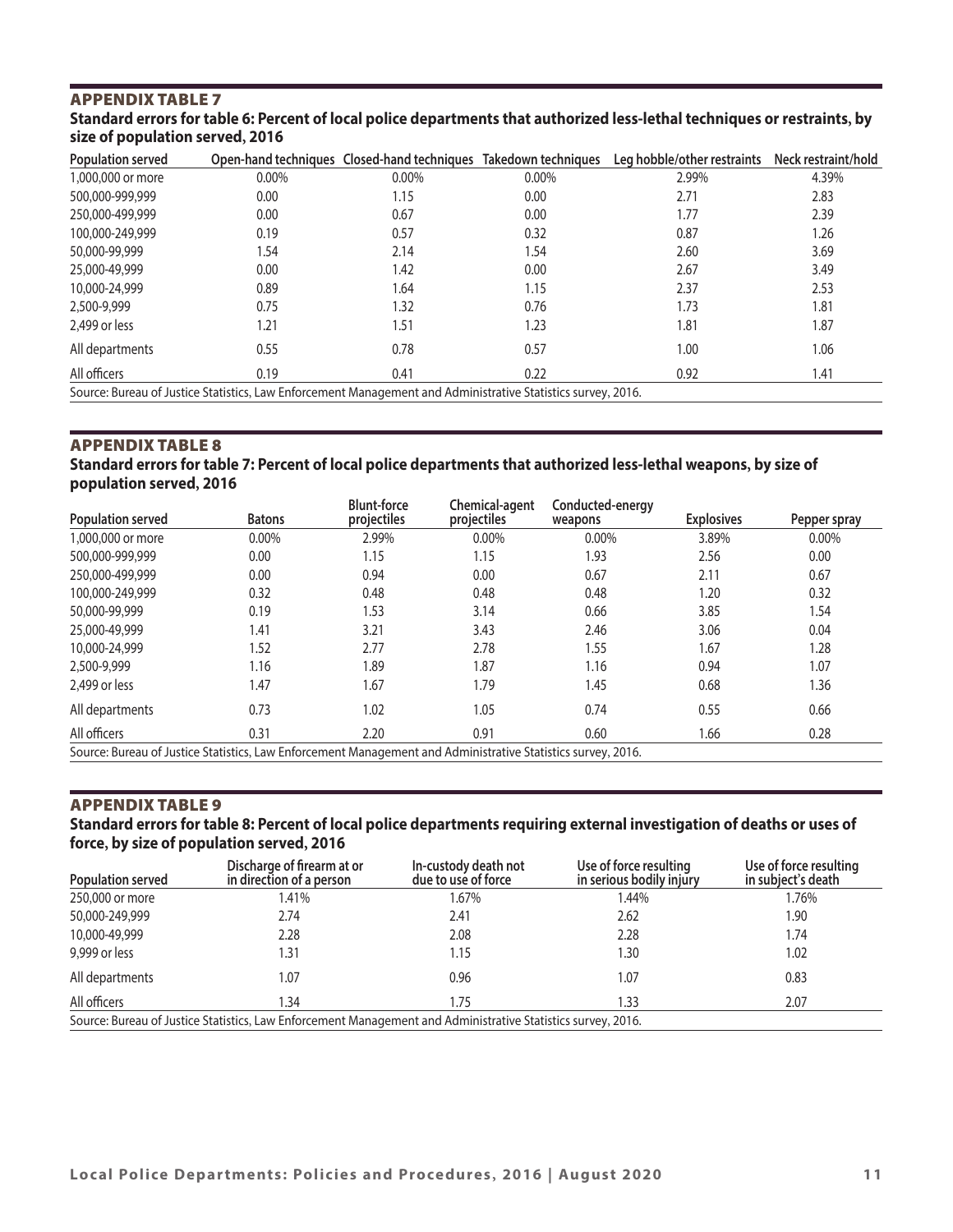# APPENDIX TABLE 10 **Standard errors for table 9: Percent of local police departments with a civilian-complaint review board, by size of population served, 2016**

|                          |              | Board has independent investigative authority with subpoena power for-                                       |                    |               |  |  |
|--------------------------|--------------|--------------------------------------------------------------------------------------------------------------|--------------------|---------------|--|--|
| <b>Population served</b> | <b>Total</b> | All complaints                                                                                               | Certain complaints | No complaints |  |  |
| 250,000 or more          | 1.76%        | 1.25%                                                                                                        | 0.62%              | 1.64%         |  |  |
| 50,000-249,999           | 1.77         | 0.17                                                                                                         | 0.14               | 1.76          |  |  |
| 10,000-49,999            | 1.25         | 0.51                                                                                                         | 0.72               | 0.90          |  |  |
| 9,999 or less            | 0.88         | 0.47                                                                                                         | 0.37               | 0.71          |  |  |
| All departments          | 0.70         | 0.36                                                                                                         | 0.31               | 0.55          |  |  |
| All officers             | 2.15         | 2.58                                                                                                         | 0.63               | 0.83          |  |  |
|                          |              | Source: Bureau of Justice Statistics, Law Enforcement Management and Administrative Statistics survey, 2016. |                    |               |  |  |